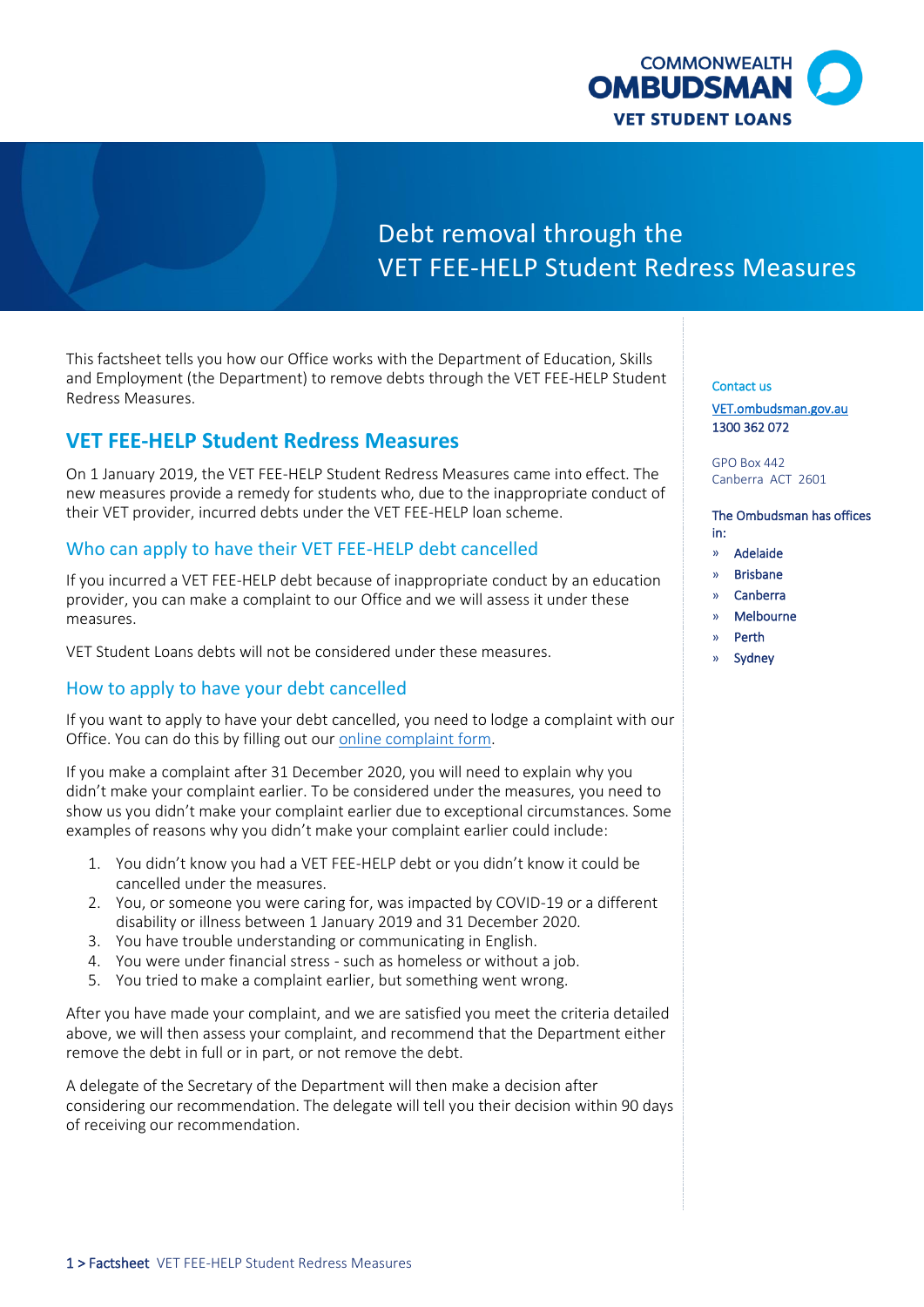### What to do if our preliminary view is unfavourable and you do not agree with it

If our preliminary view is unfavourable to you, our Office will give you an opportunity to provide additional information and comment. This procedural fairness stage of the complaint process will be explained in the letter you receive advising you of our preliminary view.

 opportunity for a review of the delegate's decision by lodging a request with the Department. Once our Office has made a recommendation to the Department, the delegate will make a decision. You will have an

# What to do if you are unhappy with the decision made by the delegate of the Secretary of the **Department**

 If you are unhappy with the decision made by the delegate of the Secretary of the Department, you can ask the Department to review the decision by following the instructions in the letter you will receive advising you of the decision.

 You must ask for a review of delegate's decision and write the reasons why you believe the decision is not correct. You need to do this within 28 days of receiving the decision. The Department will re-consider all aspects of the decision and the review could result in a better or worse outcome for you.

 Appeals Tribunal (AAT). You will need to do this within 28 days of being notified of the outcome of the review. Costs If, after requesting a review, you still disagree with the decision, you can appeal this decision to the Administrative may apply, and you may wish to obtain legal advice. More information is available on the [AAT's website](http://www.aat.gov.au/applying-for-a-review).

### What happens if the Department decides to re-credit your debt

If the delegate of the Secretary of the Department makes a decision to remove your debt, in full or in part, it may take up to 90 days to show up in your ATO records or your [myGov](https://my.gov.au/) account.

 If you have already paid off some of the debt with the ATO and have no other tax debts owing, you will be issued with a refund for the amount you have paid off. If you have other tax debts owing, then the reversed amount will be applied to those first before you receive a refund, if any.

If you have not paid off any of the debt, your VET FEE-HELP debt will be removed but you will not be issued with a refund.

If you have any questions about this process, you should contact the ATO.

## Contact details

| Organisation                                                                               | When to contact                                                                      | Contact details                                         |
|--------------------------------------------------------------------------------------------|--------------------------------------------------------------------------------------|---------------------------------------------------------|
| Commonwealth<br>$Ombudsman -$<br>complaint form                                            | When you want to make a complaint<br>about your VET FEE-HELP debt                    | VET.ombudsman.gov.au                                    |
| Commonwealth<br>Ombudsman-phone<br>number                                                  | When you cannot use the online<br>form to make a complaint                           | 1300 362 072<br>(select option 2)                       |
| Department of<br>Education, Skills and<br>Employment (the<br>Department) review<br>request | When you disagree with the<br>Department's decision about re-<br>crediting your debt | https://www.employment.gov.au/vet-fee-<br>help-students |

More information is available at [VET.ombudsman.gov.au.](https://vet.ombudsman.gov.au/)